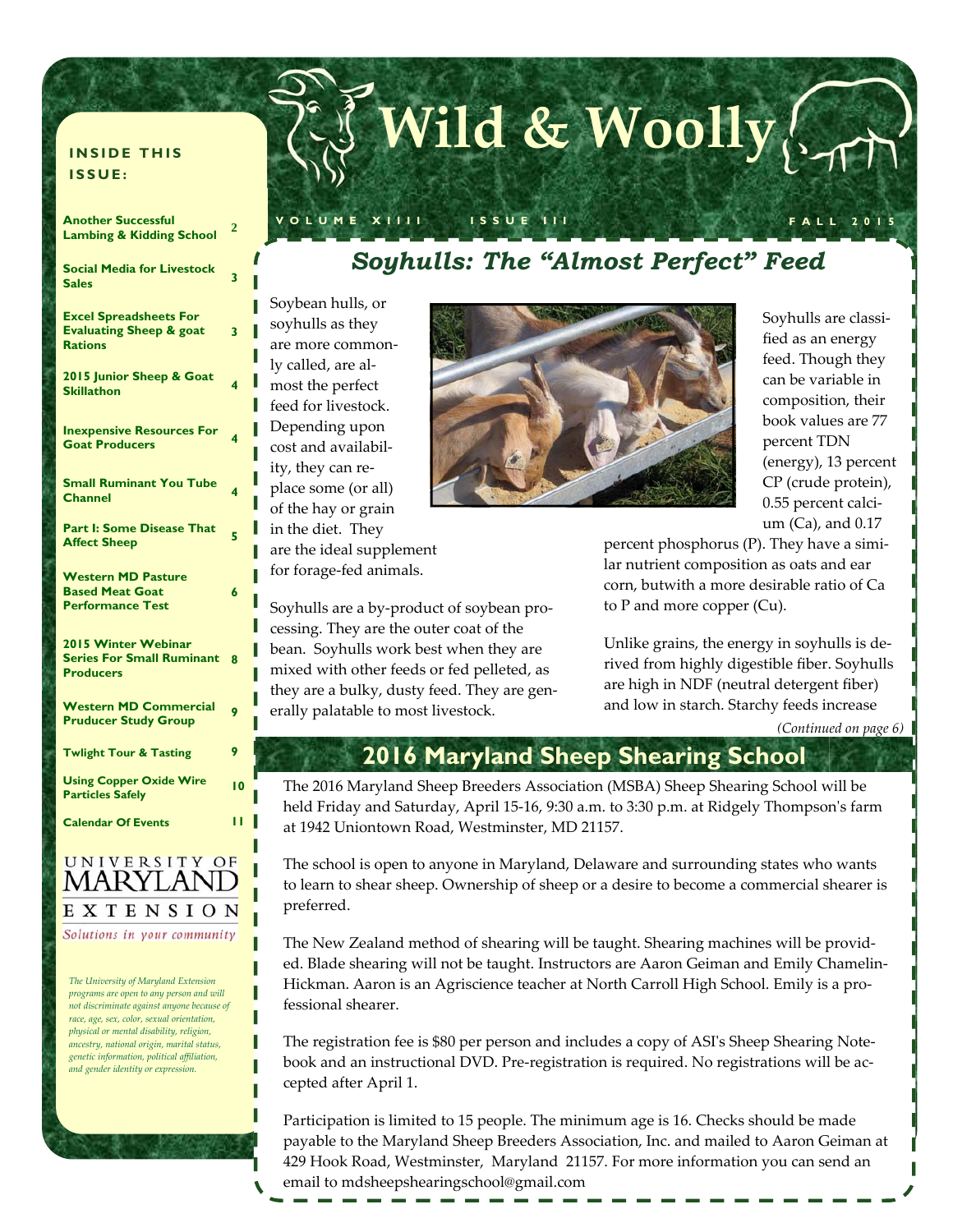

### **Another Successful**  *Lambing & Kidding School*

The Biennial Lambing & Kidding School held December 5 at North Harford High School in Pylesville, Maryland, drew over 100 youth and adults. The day-long educational program featured separate educational programs for adults and youth.

Dr. Richard Ehrhardt from Michigan State University was the main speaker for the adult proram. Other speakers included Susan Schoenian (University of Maryland Extension), Karen Holloway (The Mill), Dan Severson (University of Delaware), Dr. Angela Black (University of Maryland), and Sarah Meagher BhaduriHauck (University of Maryland Extension). The highlight of the program was when Dr. Ehrhardt performed necropsies on three dead lambs.

The youth program featured several hands-on sessions taught by Chris Anderson, Dwayne Murphy, Nathan Glenn, and Dr. Mara Mullnix. Chris and Dwayne are with University Maryland Extension. Nathan is the animal science teacher at North Harford High School. Dr. Mullinix is a veterinarian with a private practice in Monrovia, Maryland.

The youth made mineral feeders out of PVC pipe and halters from rope. They learned about reproduction in sheep and goats and evaluated live ram semen. In another session, youth learned about supplies used to raise sheep and goats.

The Lambing & Kidding School was sponsored by the University of Maryland Small Ruminant Extension Program, North Harford High School, and The Mill. There is a Natural Resources and Agricultural Sciences magnet program at North Harford High School. The magnet program is composed of three clusters focusing on Animal/Equine Sciences, Plant Science, and Natural Resources. The Mill is a farm supply store, with six locations in Maryland and Pennsylvania.

Door prizes were donated by University of Maryland Extension, The Mill, Sheepman Supply Company, Premier Sheep Supplies, and Good Shepherd Lamb Coats. Virginia State University provided biological specimens for the school.

 The Lambing & Kidding School is held every other year (in odd years) at different locations in Maryland. Since 2003, schools have been held in Carroll, Charles, Harford, Howard, Queen Anneʹs, and Washington Counties. The main speaker has always been a nationally recognized veterinarian or sheep/goat specialist.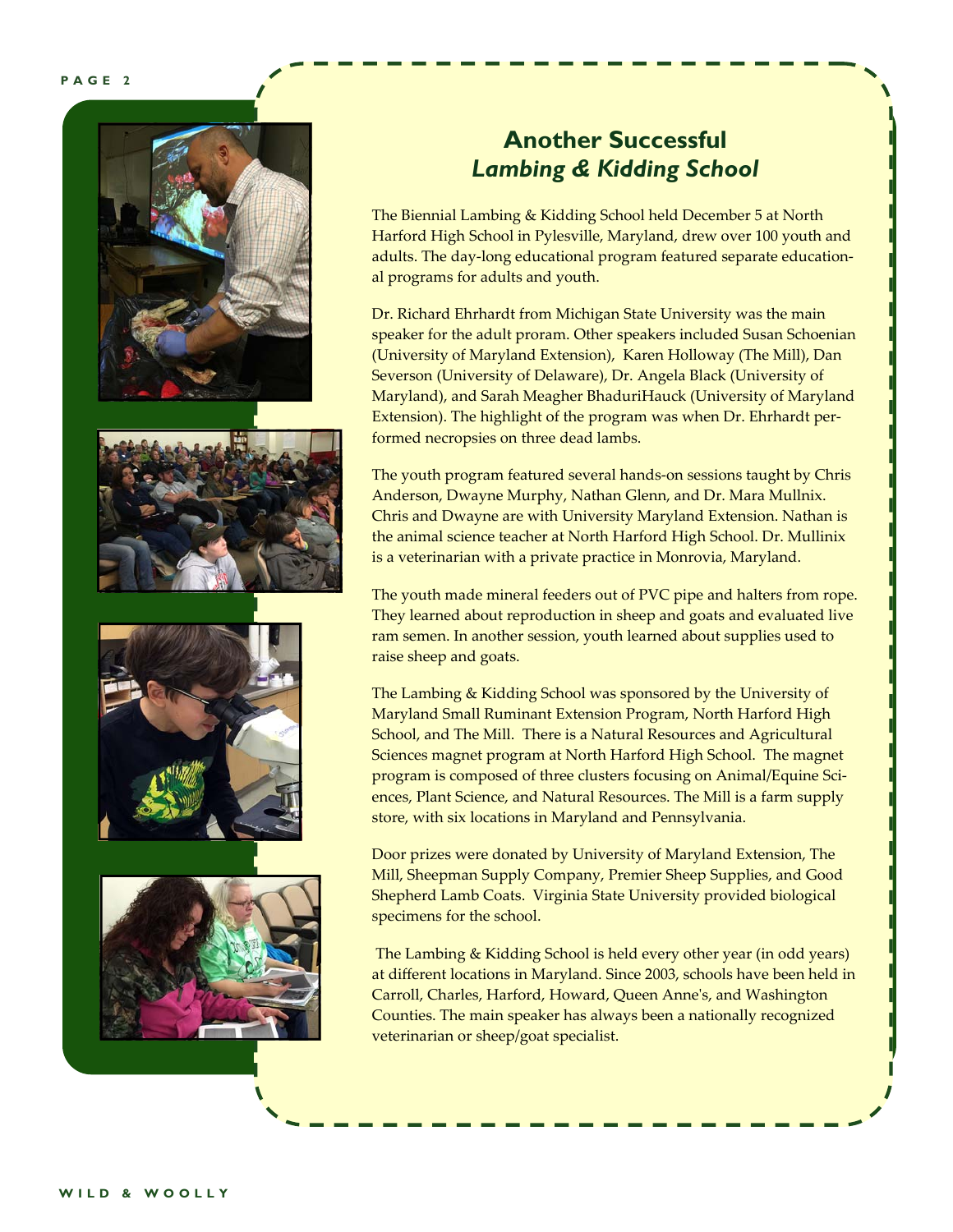### *Social Media For Livestock Sales*

#### By Pam Adams

President, MPWV Meat Goat Producers Association

Who would ever think to use Facebook or other social media sites to sell your livestock or products? Well, I have moved in that direction and have had very good luck. I can post an ad on multiple sites and have interested people see the ad almost instantly. Most people have notifications set on so that they are notified when others post on the sites that they frequent the most. This gives the seller instant visibility and the buyer a chance to see what you may be selling immediately.

I recently posted an ad to sell two buck pygmy kids that I did not want to keep and within 5 minutes, I had them both sold. (Can't get that kind of response when posting an ad in the Lancaster Farmer or local newspaper). I also sell my boer goats quickly using these sites as well, and I can set the price I want rather than taking them to the livestock market. This is a great way to sell breeding stock, 4-H goats, or just meat goats for slaughter.

So how do you get started?

#### **Step 1**

Create an account on Facebook by going to www.facebook.com and signing up for an account. You need to enter your name, email or phone number and a password. Your birthday is needed as a security measure. The account is free.

#### **Step 2**

After you have an account, you should set up your profile and contact information and set your privacy settings.

#### **Step 3**

Once you have completed Step 2, you are ready to find friends that have similar interests as you or join special interest groups. To do this go to the top of the screen where it says "Search Facebook". Enter the words "Goats for Sale" in and hit search (the little magnifying glass). Many sites will be listed.

Select one and if it is listed as a public group you can join immediately. If it is listed as a closed group you will have to request to join the group. Many of these sites have specific rules you must follow to post items for sale, but you also can see what others are selling if you are looking for a new buck or doe to add to your herd.

Pay attention to the location of the site. Once you visit the site, look at the information on the page to sense if this sale page is in your area. Often times it will state in the name of the site, but not always. For example "Boer Goats for Sale" or "Boer Goats for Sale in Maryland". If you are willing to sell nationally then join the site anyway. Many buyers will come far distances for the right animal.

#### **Step 4**

After you have sold your animal or products, go back to all sites where you have posted the "For Sale" ad and add a comment that the animal has been sold. This will keep your name in the limelight and let others know that you have sold the animal or product. By keeping your name in the limelight, you may get repeat callers looking for other animals before you post another ad.

### *Excel Spreadsheets for evaluating sheep and goat rations*

The UME Small Ruminant Extension Program has recently revised or created Excel spreadsheets for evaluating feed rations for all types and classes of sheep and goats. The spreadsheets use the latest NRC requirements (2007). Users enter their own data for feedstuffs. A spreadsheet with book values for feed composition is included.

The spreadsheets are password-protected to protect the formulas and spreadsheet structure. If someone needs or wants to make significant changes to a spreadsheet, they can get the password to unlock the spreadsheet by sending an e-mail to Susan Schoenian at sschoen@umd.edu.

The ration balancer spreadsheets, along with numerous other spreadsheets, are available on the Maryland Small Ruminant Page at http://www.sheepandgoat.com/#!spreadsheets/c22q2. Alternatively, you can select Spreadsheets from the Resources drop-down menu at www.sheepandgoat.com.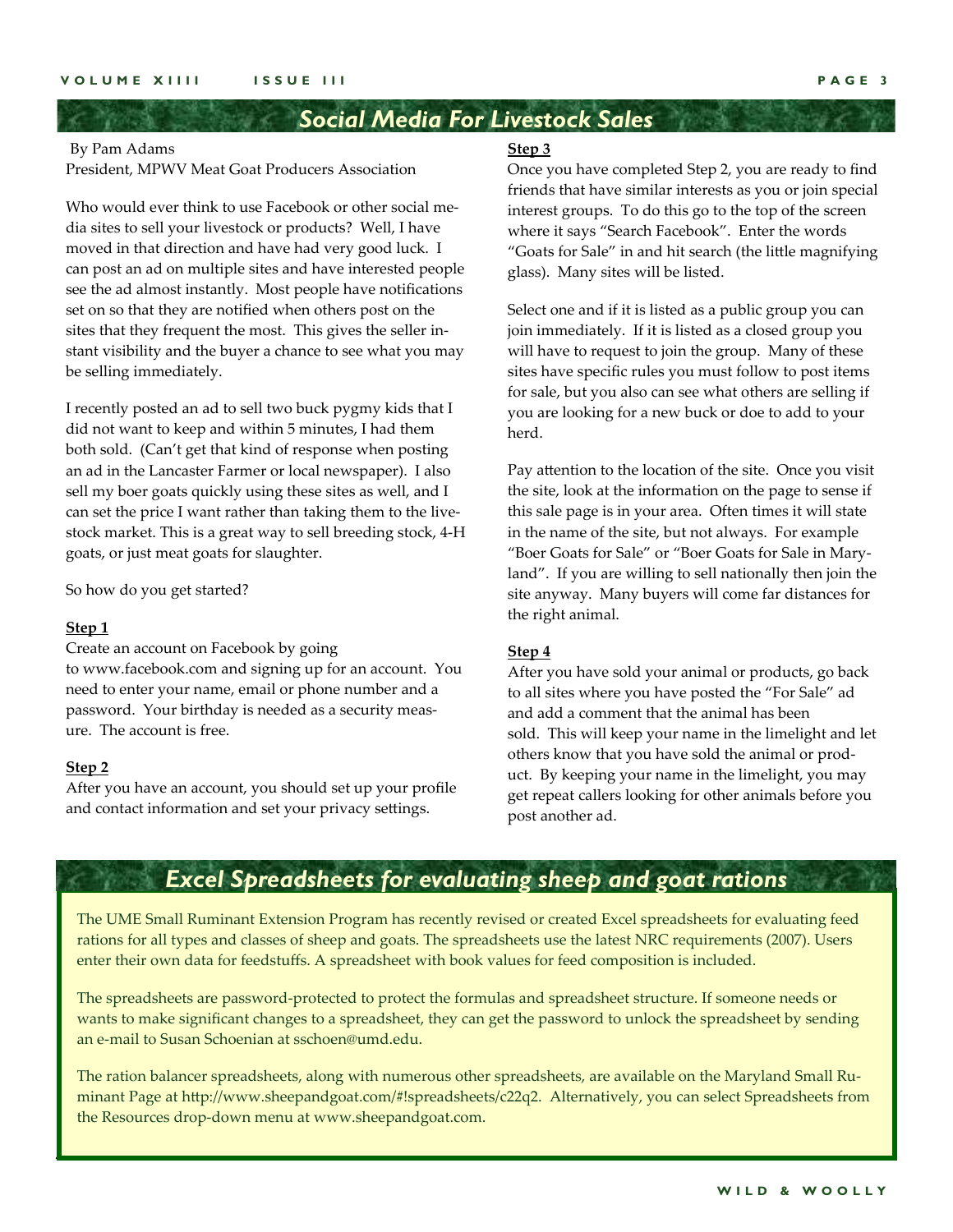**PAGE 4** 

### **2015 Junior Sheep & Goat Skillathon**

 The 2016 Junior Sheep & Goat Skillathon will be held on Sunday, May 8 in conjunction with the Maryland Sheep & Wool Festival. The Maryland Sheep & Wool Festival is always held the first full weekend of May at the Howard County Fairgrounds in West Friendship. There is no entrance fee to the festival and parking is free.



Registration for the skillathon starts at 8 a.m. The contest starts at 9 a.m. Awards are given at approximately 1 p.m. A small donation is requested to cover the cost of lunch (pizza + sodas).

The Junior Sheep and Goat Skillathon is open to any youth between the ages of 8 and 18. Individuals and teams (of 3 or 4) from any county or state may participate. Youth compete according to their age as of January 1st of the current year

(4-H age). Youth ages 8 to 10 compete as juniors;

youth ages 11 to 13 compete as intermediates; and youth 14 to 18 compete as seniors.

The Maryland Sheep Breeders Association provides ribbons and premiums to the top ten individuals in each age division and festival t-shirts to the members of the top three teams in each age division. Additional awards are provided by the University of Maryland Exten sion Small Ruminant Program.

Pre-registration (especially for teams) is requested by May 1. To register, contact Susan Schoenian at sschoen@umd.edu or (301) 432-2767 x343.

A series of online quizzes had been developed to help youth prepare for skillathons. They are available at http://www.sheepandgoat.com/#!online-quizzes/ c9r1. Alternatively, you can select quizzes from the resource drop down menu at sheepandgoat.com.

### **Inexpensive Resource For Goat Producers**

Heifer Project International's "Raising Goats for Milk and Meat" is a comprehensive manual for the beginning goat farmer. The latest edition includes training guidelines, a learning guide for each chapter, an updated health section and additional information on marketing, meat goats, and care of the land.



The book can be purchased from Shop @ Heifer at https://shopheifer.org. It can be purchased for only \$4 from Amazon.com. An earlier version of the book can be downloaded from the International Goat Association at www.iga-goatworld.com/blog/raising-goats-for-milk-and-meat.

### **Small Ruminant YouTube Channel**

The University of Maryland Extension (UME) Small Ruminant Program now meets the requirements to have its own customized url for its own YouTube channel. It is https://www.youtube.com/c/MarylandExtensionSmallRuminantProgram.

So far, all of the videos on the YouTube channel are recordings of past webinars.. YouTube is a free video sharing web site. It is one of the most popular web sites on the internet.

#### *More Information On Sheep & Goats Can Be Accessed At:*

http://www.sheepandgoat.com/ http://www.acsrpc.org or wormx.ingo http://mdgoattest.blogspot.com http://www.sheep101.info/ https://www.facebook.com/MDSmall http://issuu.com/mdsheepgoat http://mdsheepgoat.blogspot.com https//twitter.com/MDSheepGoat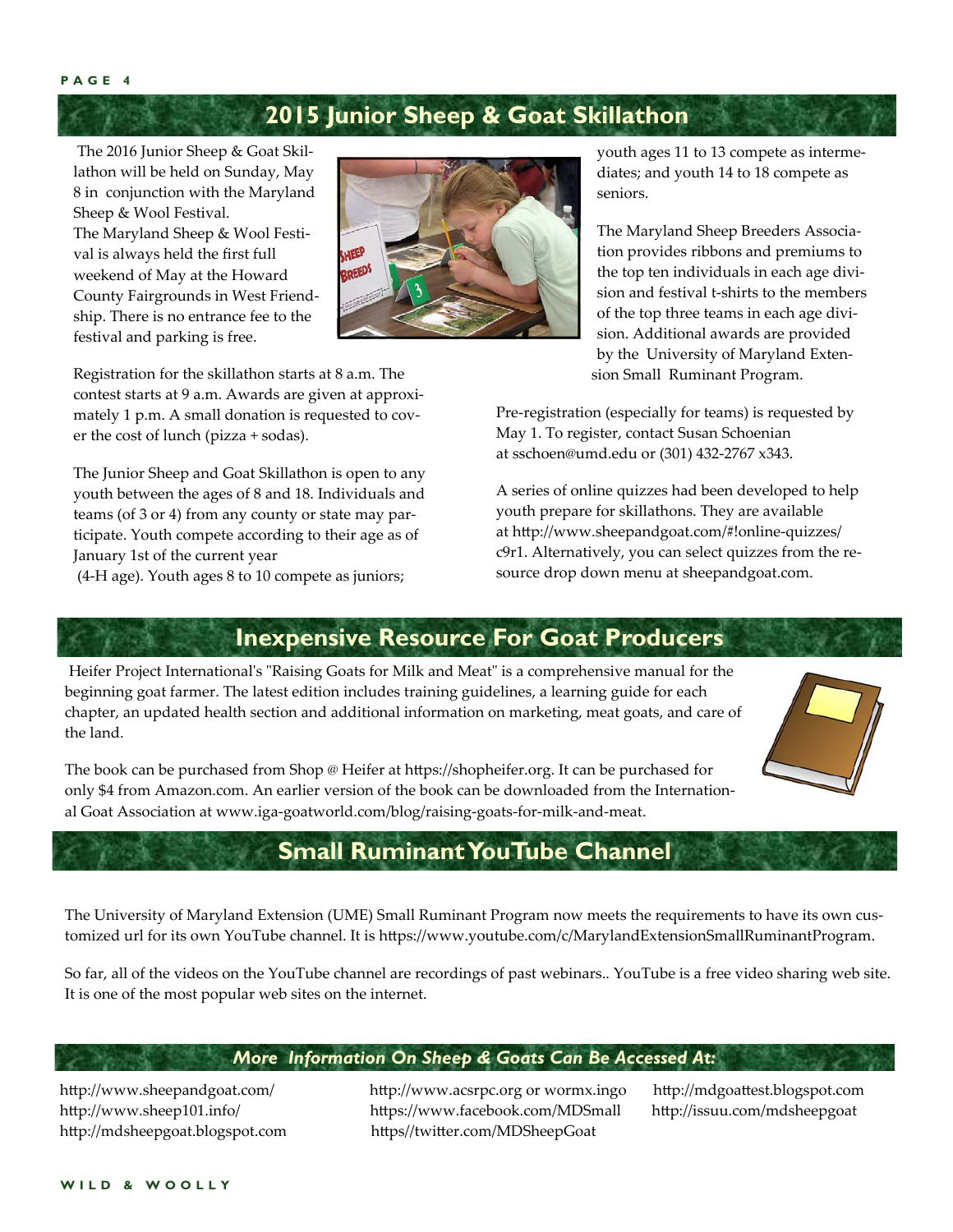### *Part I : Some Diseases That Affect Sheep*

Sheep can be affected by many diseases. This article gives an overview of some of the most common diseases of sheep.

#### **Abortion**

Abortion is when pregnancy is terminated and the ewe loses her lamb(s), or she gives birth to weak or deformed lambs that die shortly after birth. While it is not unusual for some ewes to abort, flock abortion rates in excess of 5 percent are usually considered problematic..

There can be many reasons for abortion, and it is not always easy to determine the cause. In the US, the most common infectious causes of sheep abortion are *chlamydia* (enzootic abortion, EAE) and *campylobacter* spp. (vibriois). Toxoplasmosis is also a common cause of ovine abortion. Less common causes include bluetongue, border disease, brucellosis, Cache valley virus, listeriosis, and salmonellosis.

Good hygiene and management will go a long way towards minimizing losses due to abortion. The feeding of antibiotics during late-gestation and the feeding or administration (Rx) of antibiotics during an "abortion storm" may help to reduce losses. There are approved vaccines for both Chlamydia and Vibrio. There is no vaccine (in the US) for toxoplasmosis, but it may help to feed Rumensin® (Rx) during pregnancy. Spaying and neutering barn cats should also help to control toxoplasmosis, as kittens and young cats are the ones responsible for shedding infective oocytes.

#### **Caseous lymphadenitis (CL, CLA)**

Caseous lymphandentitis (CL) is an infectious, contagious disease of sheep (and goats). It is caused by a bacterium called *Corynebacterium pseudotuberculosis*. CL causes the formation of internal and external abscesses. Internal (visceral) abscesses form in different organs, resulting in a debilitating (wasting) disease, often referred to as "thin ewe syndrome." Subcutaneous (external) abscesses form near the lymph nodes, mostly around the head and neck region. If/when these abscesses rupture, they release pus into the environment, providing the vector of transmission to other animals.

While not all abscesses are CL, until proven negative by culture, they should be treated as if they are. Bacterial culture is the most reliable test for determining the CL status of an animal, whereas blood tests can determine if a flock is infected. While abscesses are often surgically drained and flushed (with iodine), draining the abscesses increases the risk of transmission, and there is no guarantee that an abscess will not reappear. There is no treatment or cure for CL. Affected animals should be isolated (minimum) and culled (preferably). Vaccination has been shown to reduce the number of abscesses in infective flocks. It should only be used in flocks in which CL is already present.



(Hooves infested with maggots)

**Foot scald and rot** Foot rot and foot scald are the two most common diseases affecting the hooves of sheep (and goats). Lameness is the primary symptom. Foot scald is an infection of the tissues between the sheep's toes, whereas footrot is an infection of the underlying tissue of the hoof. Footrot has a

characteristic foul odor. Foot scald is caused by a bacteria (*Fusobacterium necrophorum*) that is a normal inhabitant of sheep, goat, and cattle farms, whereas footrot is caused by the introduction of a second bacteria (*Bacteroides nodosus*) which usually walks onto the farm in the hooves of an infected animal. Unlike foot scald, foot rot is highly contagious.

Foot rot can be one of the most difficult diseases to control and/or eradicate. Typical control measures include hoof trimming, topical treatments, foot soaking, isolation of infected animals, and administration of antibiotics (usually Rx). Culling is the most powerful tool for eradicating foot rot. Animals which do not respond to treatment or have re-occurring infections should be removed from the flock. Some animals are more resistant to foot rot; they (especially rams) should be favored for breeding. In addition to the costs associated with footrot (and scald), hoof disease is an important welfare issue.

#### **Internal parasites**

 (*Continued on Page 11)* many kinds of parasites that can infect sheep, and the sig- Internal parasites (worms) are the most common health problem affecting sheep (and goats) worldwide. There are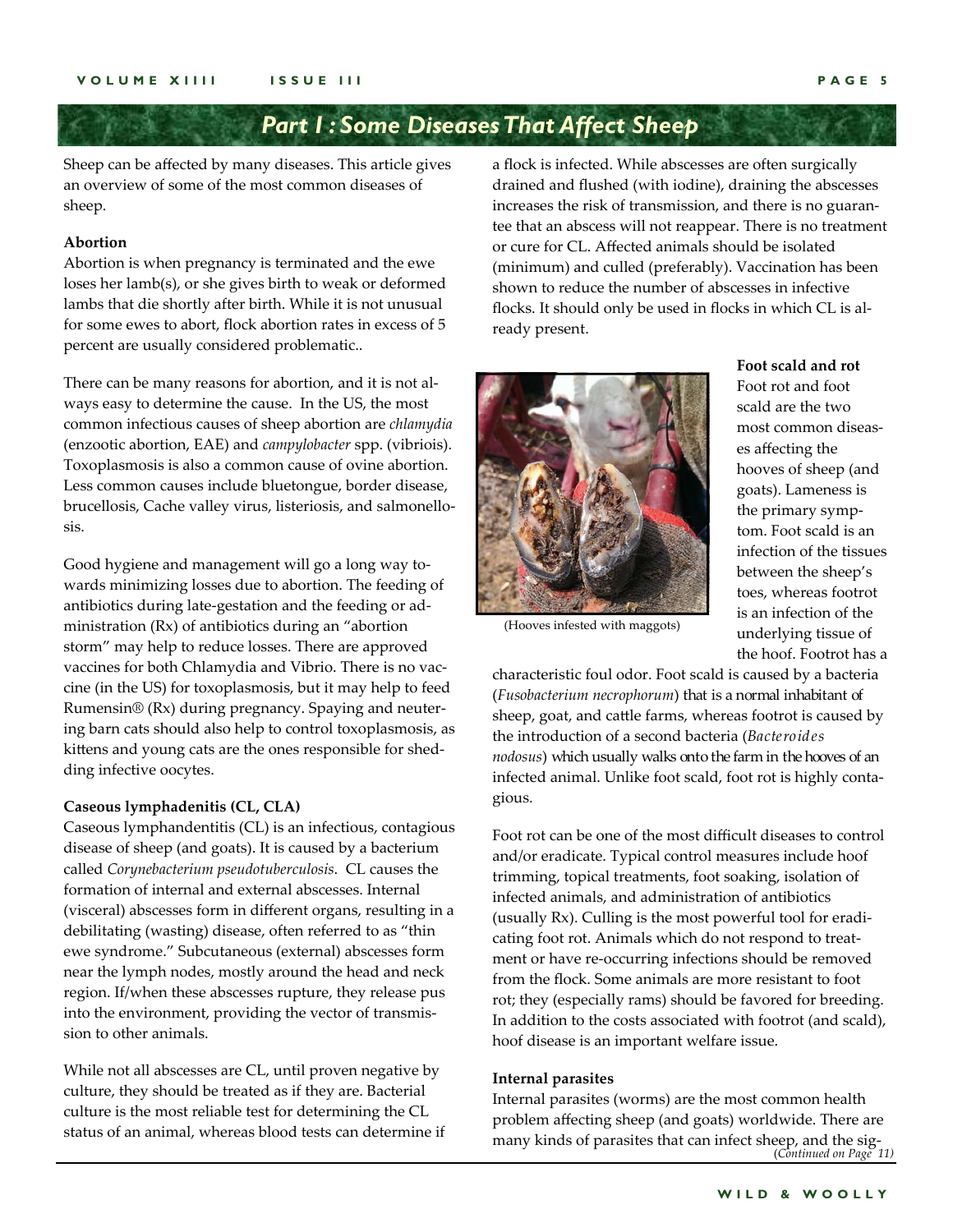### **Western Maryland Pasture Based Meat Goat Performance Test**

The Western Maryland Pasture-Based Meat Goat Performance Test was initiated in 2006 at the University of Marylandʹs Western Maryland Research & Education Center in Keedysville. The purpose of the test is the evaluate the postweaning performance of meat goat bucklings consuming a pasture-based diet with natural exposure to internal parasites. While on test, the goats are evaluated for growth performance, parasite resistance, and parasite resilience.

#### **2015 Test**

Eighty-four meat goat bucklings (mostly Kiko) from twenty-five consignors from twelve states, including Georgia, Kansas, Kentucky, Illinois, Indiana, Kentucky, Maryland, North Carolina, Pennsylvania, Tennessee, Vermont, and Virginia, were evaluated in the 2015 test. For the second year in a row, Jodie & Randy Majanscik from Kentucky had the top-performing buck. David Peters



(from North Carolina) had two of the top-performing bucks and was named "top consignor." He also had the most resistant buck in the test. The buck had an average fecal egg count of 217 epg. His highest egg count was only 475 epg.

The most resilient bucks in the test were consigned by P.J. Murphy (New Jersey) and Patricia Larr (Indiana). Both of these bucks scored 1 each time their FAMACHA© scores were checked. Other consignors of top-10 bucks included Craig Adams (Illinois), Brent Ballinger (Kentucky), Jarred Dennison (Kentucky), Steve Maynard & Darla Dishman (Tennessee), P.J. Murphy, Waldo Nelson (Maryland), and John Weber (Illinois).

The 2015 Test was dedicated to the memory of long-time consignors Merritt "Sam" Burke from Delaware and Craig Adams from Illinois. Both men passed away in 2015. Each had consigned many top-performing bucks. In fact, Craig had one of the top-performing bucks in this year's test.

*(Continued on page 7)* 

#### **Soyhulls: The "Almost Perfect" Feed (continued from page 1)**

the acidity of the rumen and can cause metabolic acidosis. Using soyhulls as an energy source will minimize the risk of acidosis as compared to traditional energy sources.

On the other hand, though soyhulls are high in fiber, they are a poor source of roughage or "effective fiber." Effective fiber is necessary for rumen health. It is related to particle size. Soyhulls also have a high rate of passage through the rumen. For these reasons, it is usually recommended that adequate longstemmed forage (fiber) be included in the diets of all ruminants.

There are two primary uses of soyhulls in a feeding program for small ruminants The first is as a supplement for animals grazing (or consuming) low to moderate quality forages. The second is as a replacement for some (or all) of the hay or grain in the diet.

The primary reason to supplement grazing livestock is to improve forage utilization and performance. Supplementation may also improve resilience to internal parasites. Researchers have determined that soyhulls can replace corn as an energy source on a one-to-one

basis. If grassfed (USDA certified) is the goal, soyhulls can be fed to grazing livestock, as USDA's grassfed marketing claim allows unlimited supplementation with soyhulls and other fibrous feedstuffs.

For others, the best use of soyhulls might be as a replacement for some (or all) of the grain or hay in the diet. Sometimes hay is too expensive or in limited supply. Research has shown that soyhulls can replace some (or all) of the hay in the diet of ewes and lambs, with no negative effects on performance or rumen (animal) health. In fact, soyhull-based diets may improve performance in these situations.

Other research has shown that soyhulls can replace starchy feeds, such as corn and barley, in the diets of sheep and goats. An added benefit is that soyhull diets may increase the fat percentage in the milk of ewes and does. In finishing diets, soyhulls may be a more economical choice than traditional feedstuffs, while reducing the risk of rumen acidosis.

To read a more in-depth article about feeding soyhulls to small ruminants, go to http://www.sheepandgoat.com/#! soyhulls/cbwi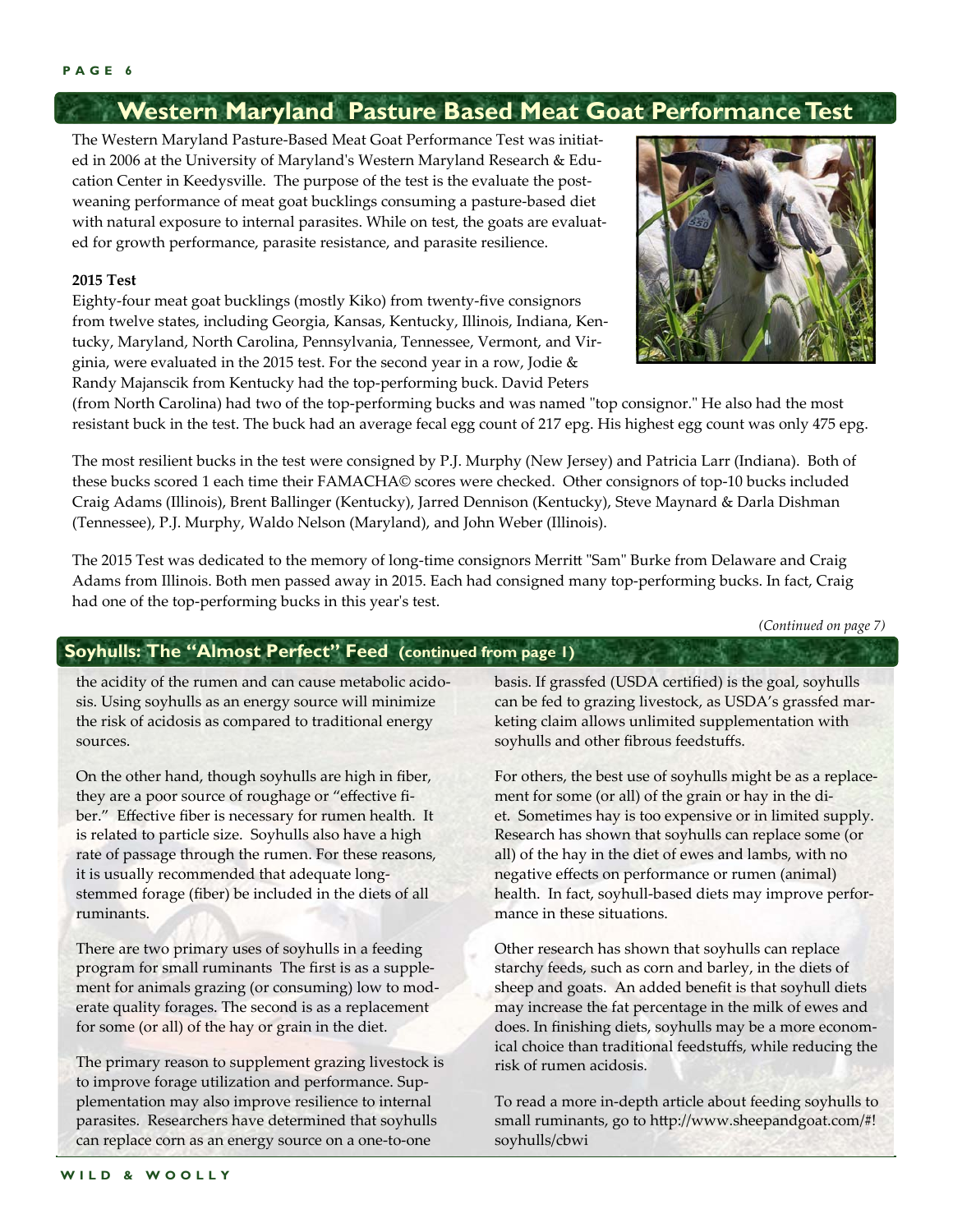#### *Western Maryland Pasture Based Meat Goat Performance Test (continued from page 6)*

#### **2016 Test**

2016 will be the 11th year of the Western Maryland Pasture-Based Meat Goat Performance Test. Several changes will be implemented. Instead of being supplemented with soyhull pellets, the bucks will be supplemented with whole barey. Whole barley is a more economical source of energy than soyhulls. It will be provided to the test by the research center. Similarly to last year, the bucks will be fed once daily based on appetite. They will be fed a maximum of one pound per head per day or approximately 2 percent of body weight.

All bucks with FAMACHA© scores of 3 which lose weight  $(>= 0.1$  lbs) during the previous 14-day period will be dewormed. This will provide a more consistent criteria for dealing with FAMACHA© score 3 goats. All of the goats will be weighed before FAMACHA©, body condition, coat condition, dag, and fecal consistency scores are determined. Eighty goats can be weighed quite rapidly, whereas it takes several hours to work eighty goats. There is concern that some goats may be losing weight (via urine and feces) while they are waiting to be handled. This change should reduce some of the variablity in weight gain/loss.

#### **Nomination Period**

The nomination period for the 2016 test is from April 15 until June 1. 2014 and 2015 consignors will receive nomination packets in the mail in the beginning of April. Otherwise, nomination packets can be requested by contacting Pam Thomas at (301) 432-2767 x315 or pthomas@umd.edu. All of the documents in the nomination packets can also be downloaded from the blog at http://mdgoattest.blogspot.com. There is a \$20 fee for each goat nominated. The \$20 nomination fee is applied towards the total testing fee of \$120 per goat.

Goat breeders from any state may nominate up to five male goats to the test. At least two is recommended. Half-sibs (same sire) are encouraged. Male goats of any breed or breed cross are eligible. There is no registration requirement. Goats must be born between January 1 and March 15, 2016. They must weigh between 40 and 70 pounds upon delivery to the test site on June 24. They must have been weaned for at least two weeks prior to the arrival day and have received two vaccinations for*clostridium perfringins* type C & D and tetanus (CDT). The goats will be vaccinated for soremouth upon arrival. Health papers are required for entry into the

test. Any goat showing signs of ill thrift or disease will be rejected.

#### **Test protocol**

While on test, the goats will be managed as a single group on pasture. They will be rotationally grazed among six paddocks, composed of various cool and warm season grasses and legumes. The goats will always have access to a central laneway that contains port-a-hut shelters, a treatment pen, a handling system, mineral feeders, and water troughs.

After a 13-day adjustment period, the test will span 84 days. During the first 42 days of the test, the goats will graze "clean" warm season annual forages (dwarf pearl millet and Sunn Hemp in recent years). The first 42 days of the test will serve as a "growth challenge." During the second 42 days of the test, the goats will graze cool season grasses. The cool season grass paddocks will have been pre-contaminated with infective worm larvae by grazing sheep. The second 42 days will serve as a "parasite challenge." Upon arrival, the goats will be sequentially dewormed with anthelmintics from each anthelmintic class (moxidectin + albendazole + levamisol) to make sure they start the test equally and mosty free from parasitic infection.

Upon arrival and every two weeks, the goats will be weighed and evaluated to determine their FAMA-CHA©, body condition, coat condition, dag, and fecal consistency scores. Goats with FAMACHA© scores of 1 or 2 will not be dewormed. Goats with FAMA-CHA© scores of 4 or 5 will be dewormed and placed in the treatment pen for supportive therapy and/or observation. The decision to deworm goats with FAMA-CHA© scores of 3 will be based on the criteria of the Five Point Check©, along with other factors, including weight gain/loss. A fever of 104°F will be the trigger for treating respiratory distress.

Fecal samples will be collected upon arrival and biweekly from each goat to detemine parasite resistance. Pooled fecal samples will be collected periodically to determine the proportion of barber worm infection. Typically, the barber pole worm comprises 70 percent or more of the worm infection. Pooled fecal samples will also be used to determine the quality of diet the goats are consuming. Data has indicated that the goatʹs pasture diet is deficient in energy; thus, the

*(Continued on page 11)*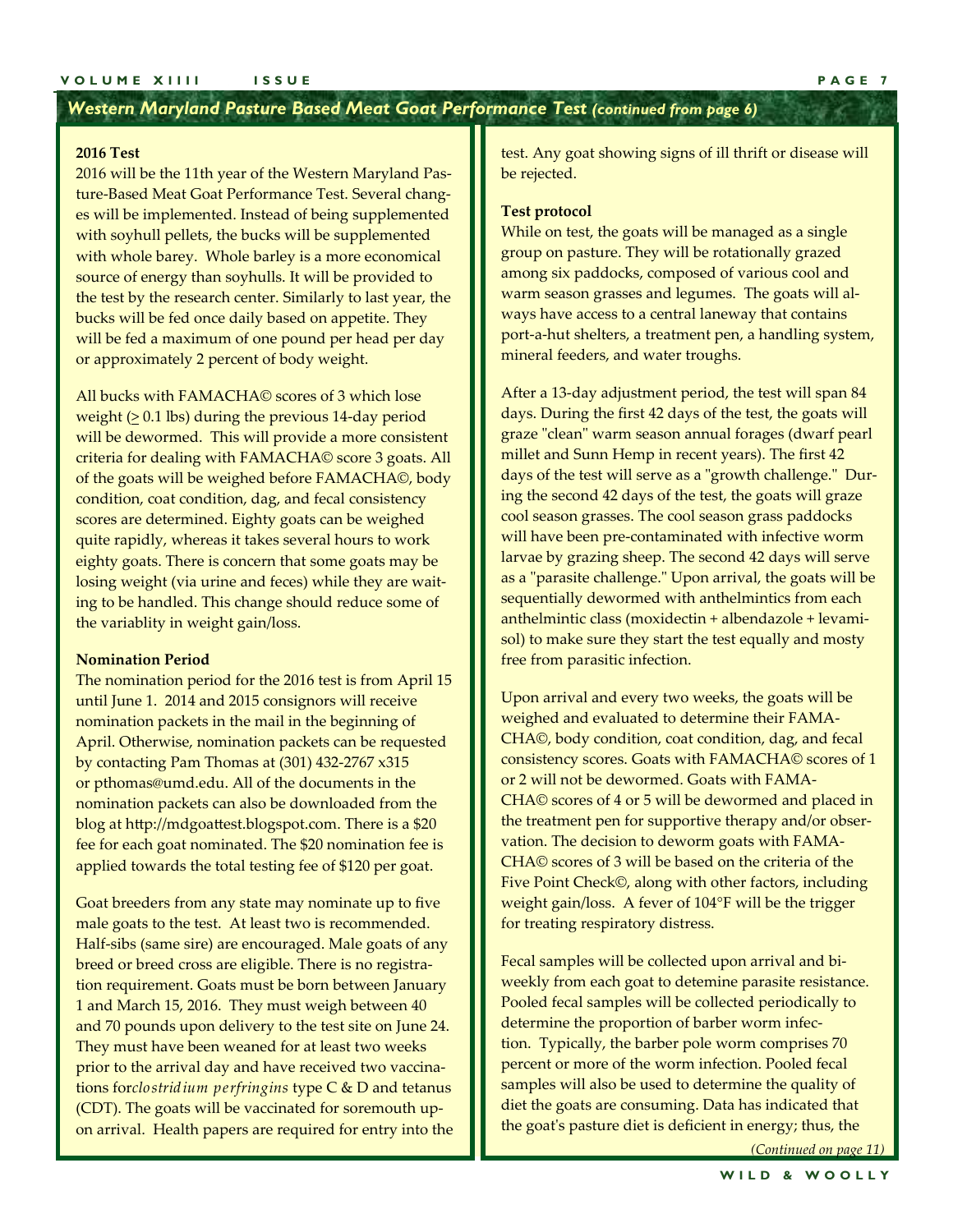### **2015 Winter Webinar Series For Small Ruminant Producers: Special Topics**

Since 2011, the University of Maryland Small Ruminant Extension Program has been holding a winter webinar series (short course) for small ruminant producers. Each webinar series has included four to six webinars united by a single theme, such as nutrition, health, breeding or health. The instructors have been Susan Schoenian and Jeff Semler.

The 2016 Winter Webinar Series will cover six mostly unrelated topics: toxic plants, sericea lespedeza, EBVʹs, minerals and vitamins, internal parasites, and natural dewormers. It will include speakers from several other states and institutions. Jeff and Susan will each do one webinar. Dr. Dan Morrical is a Professor of Animal Science and Extension Sheep Specialist at Iowa State University. His area of expertise is sheep nutrition.

Dr. Tom Terrill is a Forage Specialist at the Animal Science Unit at Fort Valley State University in Fort Valley, Georgia. His primary research focus is on sustainable parasite control in small ruminants, with emphasis on use of sericea lespedeza, a low-input, tannin-rich perennial legume, as a natural dewormer for sheep and goats.

Dr. Gareth Bath is Professor Emeritus at the University of Pretoria in South Africa. He has had wide experience with most aspects of sheep and goat health and production and is the co-developer of the FAMACHA© system

and Five Point Check©. Dr. Dahlia OʹBrien is the Small Ruminant Extension Specialist at Virginia State University. She is interested in alternative means of parasite control.

Each webinar will last approximately one hour. Additional time will be alloted for questions. Interaction will be via a chat box.

Anyone with a connection to the internet may participate in the live webinars. High speed access is recommended. Pre-registration is not required. The webinars are open to the first 100 people who log on. All communication pertaining to the the webinars is conducted via a listserv. To subscribe to the listserv, send an e-mail message to listserv@listserv.umd.edu. In the body of the message, write subscribe sheepgoatwebinars. You may unsubscribe from the listserv by sending an e-mail message to the same address. Instead of writing subscribe, write unsubscribe or signoff (sheepgoatwebinars).

All of the webinars will be recorded and edited. They will also be converted to YouTube videos. PowerPoint presentations will be uploaded to SlideShare. Links to Adobe Connect presentations, YouTube videos, and PowerPoint presentations will be available at:

http://www.sheepandgoat.com/#!webinars/cu81.

| <b>Date</b>      | <b>Time</b> | Topic                              | <b>Speaker</b>     | <b>Affiliation</b>                  |
|------------------|-------------|------------------------------------|--------------------|-------------------------------------|
| Feb 4            | 7 p.m. EST  | Toxic plants                       | <b>Jeff Semler</b> | University of MD                    |
| Feb 11           | 7 p.m. EST  | <b>EBVs</b> for beginners          | Susan Schoenian    | University of MD                    |
| Feb 18           | 7 p.m. EST  | Mineral and vitamin nutrition      | Dr. Dan Morrical   | <b>Iowa State University</b>        |
| Feb 25           | 7 p.m. EST  | Serica lespedeza                   | Dr. Tom Terrill    | <b>Fort Valley State University</b> |
| Mar <sub>3</sub> | <b>TBA</b>  | The big five (of parasite control) | Dr. Gareth Bath    | University of Pretoria              |
| Mar 10           | 7 p.m. EST  | Natural dewormers                  | Dr. Dahlia O'Brien | Virginia State University           |













Jeff Semler Susan Schoenian Dr. Dan Morrical Dr. Tom Terrill Dr. Gareth Bath Dr. Dahlia O'Brien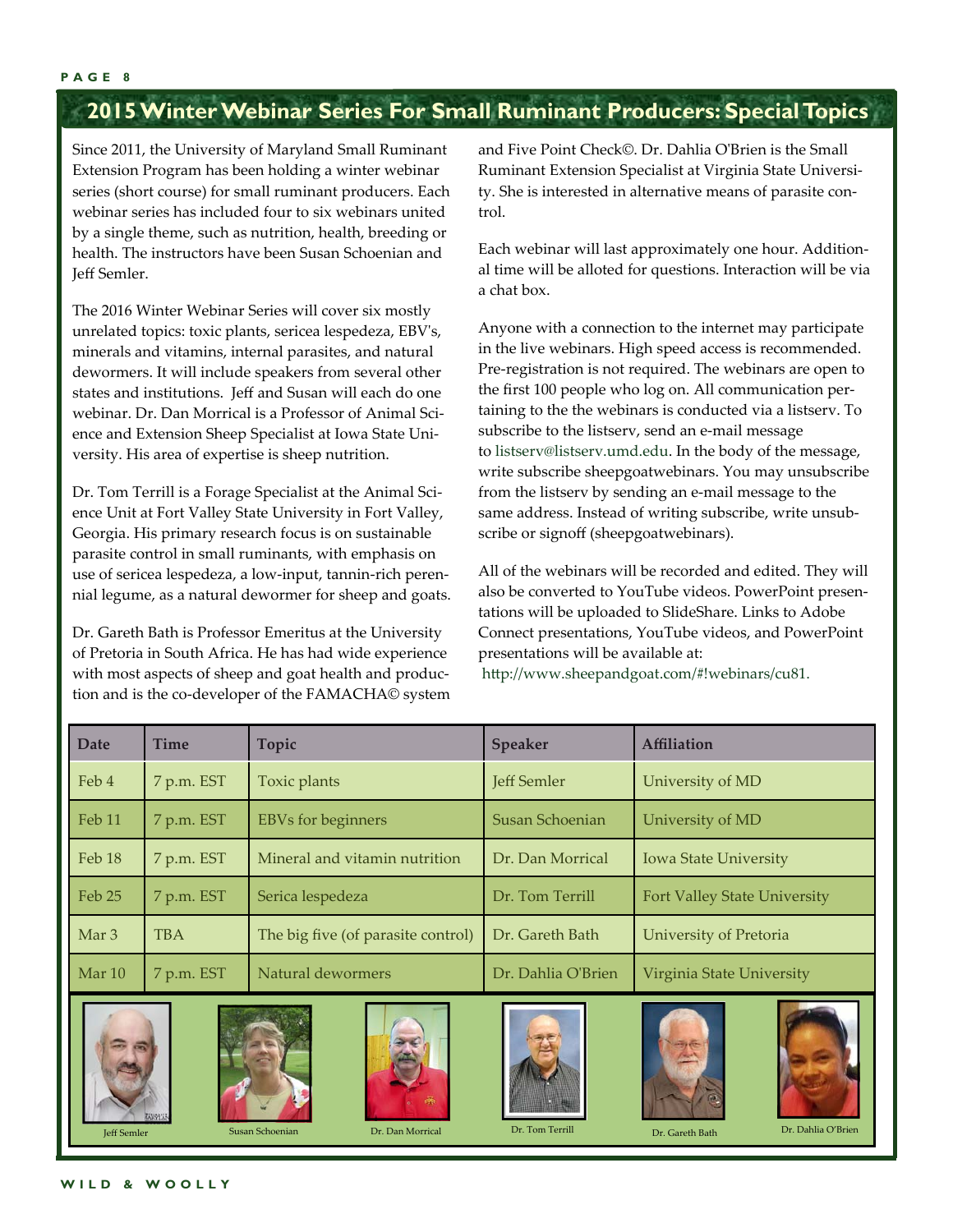### **Western Maryland Commercial Producer Study Group**

Efforts have begun to organize a group of commercial sheep (and goat) producers in Western Maryland. The group is for producers who raise sheep (and/or goats) for profit and have at least 75 breeding females (preferably more). While you don't need to be a resident of Maryland to be part of the group, it will be based in Western Maryland and surrounding areas.

The Productivity Improvement Team of the US Sheep Industryʹs Roadmap Project has made producer study groups a priority of its efforts, recognizing that one of the best ways for producers to learn is from each other. In other countries (UK, New Zealand), study groups are one of the primary ways in which producers learn new ideas.

While the group may meet from time to time, the intent is to visit different kinds of sheep operations, so producers can see ideas at work and learn from each other. Most farms do something well. There are different ways to raise and market sheep and all can be successful. When you have more livestock, you tend to do things differently.

Susan Schoenian will be the faciliator for the group. If you are interested in learning more, contact her at sschoen@umd.edu or (301) 432-2767 x343.

You might be interested in this group, IF . . .

- You raise sheep (and/or goats) commercially
- You file a schedule F with your taxes
- You raise sheep for meat
- You have a commercial (certified) sheep or goat dairy
- You have at least 75 breeding females
- You donʹt have 75 breeding females yet, but plan to have that many (or more) in the future
- You mix your own feed
- You're planning to expand your operation
- You are under 40 and think sheep and goat production has a lot of profit potential

### **Twlight Tour & Tasting - Save The Date - July 8**

The 2016 Twilight Tour & Tasting will be held Friday, July 8, from 4 p.m. to 8 p.m. at the Washington County Agricultural Education Center in Boonsboro, Maryland. Similar events were held in 2013 and 2014.

The tasting part of the event will include a sampling of dishes made with lamb and goat (meat) and cheeses made from sheep and goat milk. All the dishes will be prepared by a local chef (Todd Morren). The cheeses will be provided by local small ruminant dairies. Cheese will be available for sampling and purchase. Joe Fiola, the universityʹs viticulturist, will also be on hand to talk about choosing the right wine for different meats and cheeses. There will be demonstration using the fibers produced by sheep and goats.



The tour part of the event will include a wagon tour of the Western Maryland Pasture-Based Meat Goat Performance Test. The test site is located on the adjacent property of the Western Maryland Research & Education Center. 2016 is the 11th year of the test, which aims to identify top-performing meat goat bucks. Attendees will also learn about how goats and sheep can be used to control unwanted vegetation.

The purpose of the event is to showcase everything about sheep and goats. There will be more information about the event in the spring issue of Wild & Woolly. Pre-registration will be required to make sure we have enough meat and cheese for everyone to sample. The event will be open to the general public.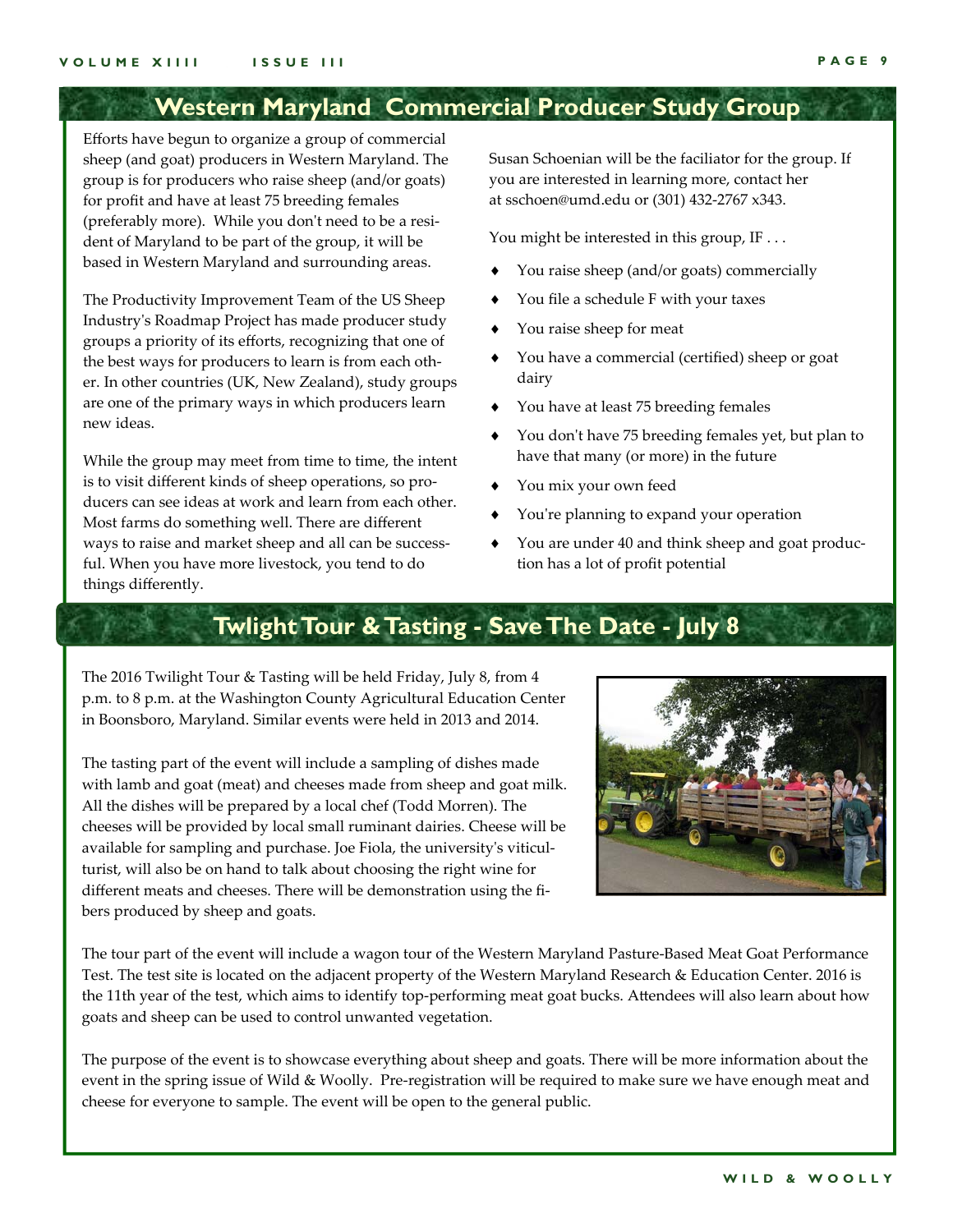#### **PAGE 10**

### *Using Copper Oxide Wire Particles (COWPS) Safely*

by Dr. Lisa Williamson University of Georgia College of Veterinary Medicine

Copper oxide wire particles (COWP) can be successfully integrated into *Haemonchus contortus* (barberpole worm) management strategies on sheep and goat farms, particularly when producers are armed with knowledge on how to use them safely. Recent studies have



shown that copper oxide wire particles exert an anthelmintic effect in the abomasum and that *Haemonchus contortus* is particularly susceptible to this treatment. Copasure® Bolus For Sheep and Goats is now commercially available in 2 and 4 gram bolus sizes.

The goal of this article is to remind the reader that copper treatment can be beneficial, but accidental oversupplementation of copper from any source is potentially dangerous. Controversy exists regarding how much dietary copper small ruminants need, and this determination is made even more complicated by the interaction of dietary copper with other minerals in the gut, such as molybdenum, sulfur, and iron. Under optimal circumstances, a balance exists between copper accumulation and copper excretion in the liver. Sheep are much less efficient than goats at excreting excess copper from their liver, so they are less tolerant of excessive copper intake.

Toxicity can occur when the liver becomes heavily saturated with copper. A stress factor such as shearing, handling, transport, bad weather, disease, or transport causes unbound (free) copper to be suddenly released from the liver into circulation. Once in the bloodstream, copper damages the red blood cells. Consequences include anemia, yellow discoloration of the eyes, and red colored urine.

Further, free copper in circulation damages the kidneys and the liver. It is difficult to remedy a herd or flock wide copper toxicity problem once it starts. Losses can continue for months even after copper supplementation stops. I have great respect for the devastating consequences that copper toxicity can cause on sheep and goat farms. None of the cases I have seen have stemmed specifically from copper oxide wire particle use to date, thankfully.

So, how can the benefit of copper oxide wire particle administration be obtained, while at the same time, minimizing potential negative consequences?

Work with your veterinarian to periodically assess the copper status of your herd or flock. Blood copper levels can be misleading, as they can be "normal" despite having dangerously high or low tissue copper levels. The best way to assess copper status is to measure copper and other minerals in liver and kidney samples. Collect liver and kidney samples from healthy animals that die suddenly or from animals while they are being processed for meat.

Frozen or chilled samples can be sent to the Michigan State University Diagnos-

tic Center for Population and Animal Health (DCPAH). Request the trace nutrient (mineral) panel. If tissue copper levels are reported as above the normal reference range, then treatment with copper oxide wire particles is not recommended. However, if copper levels are in the normal or low range, especially if molybdenum levels are in the normal to high range, then use of copper oxide wire particles is a viable option.

Use the Copasure® product rather than other brands of copper oxide wire particles. The 2 gram Copasure® bolus can be split into two, 1 gram treatments, or into four, 0.5 gram treatments.

Do not use copper sulfate for worm control. Copper sulfate is much less effective as an anthelmintic compared to Copasure®. Also, copper in this readily available form is much more likely to result in toxicity.

Use the smallest dose of Copasure® needed to achieve the desired effect. More is definitely not better! Oral doses of 0.5 to 1 gram per head can be used in youngsters, and 2 to 4 grams per head can be used in adults. To err on the side of safety, use the lower doses in sheep and small breed goats. Minimize the number of treatments given to the same sheep or goat within a grazing season. If the higher doses are used, no more than 2 treatments should be given in any one grazing season, and at least 6 weeks should elapse between treatments.

Selective use of Copasure® will help minimize complications. Reserve copper oxide wire particle treatment for sheep and goats that are showing signs of disease related to haemonchosis, such as suboptimal body condition and high (anemic) FAMACHA© scores.

Source: ACSPRC web site (www.wormx.info or www.acsrpc.org)

Read full article at http://www.wormx.info/#!cowpsafety/c1zco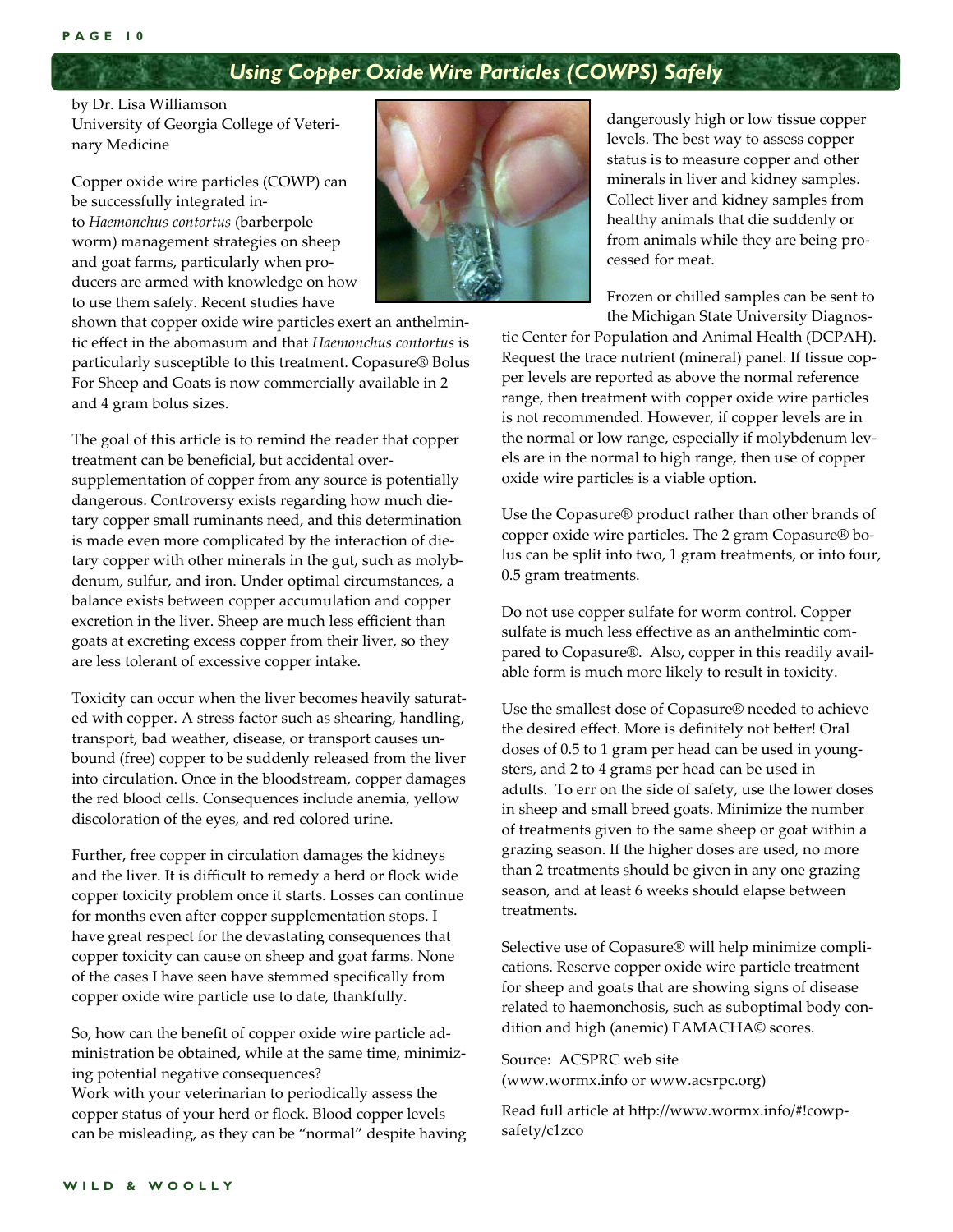#### *Part I : Some Diseases That Affect Sheep (continued from page 5)*

nificance of each will vary by geographic region, farm, and year. They include roundworms (nematodes), flat worms (tapeworms and flukes), and protozoa (single-cell organisms). The most pathogenic worm is the barber pole worm (*Haemonchus contortus*) which causes bottle jaw (submandibular edema) and anemia (blood loss). Coccidia is probably the next most important parasite on sheep farms. It is a protozoan parasite that damages the lining of the small intestines, resulting in poor weight gain and ill thrift.

Effective internal parasite control requires a combination of management tools, including administration of effective drugs (called anthelmintics). Success will differ by season, year, farm, and animal. The widespread development of anthelmintic-resistant worms makes effective control even more challenging. Lambs (and occasionally sheep) may die from parasitic infection, but sub-clinical losses are probably far more costly to the average sheep farm.

#### **Mastitis**

Mastitis is an infection or inflammation of the udder (or mammary gland). The most common cause is a bacterial infection. When both halves of the udder are affected, the cause may be OPP. Mastitis is most common in intensively-managed flocks (that practice early weaning) and among heavy-milking ewes. It is the most common reason for culling, especially young ewes.

Mastitis may be acute or chronic. The first sign may be lameness or hungry or poor-performing lambs. The ewe's udder may be hard, warm, or discolored. The milk may or may not be abnormal. In extreme cases (gangrenous, "blue bag"), mastitis can be life-threatening. On the other hand, ewes with chronic mastitis may go unnoticed. In fact, subclinical mastitis is probably the most costly form of mastitis.

Treatment of mastitis usually involves antibiotics (systemic and/or intramammary, Rx) and antiinflammatory drugs (Rx). While some ewes respond to treatment, ewes with spoiled udders should not be retained for breeding. Proper management during the drying off period is essential to preventing mastitis in flocks that practice early weaning. Good hygiene is especially important for housed flocks.

Look for Part II in the next issue of Wild & Woolly. Source: http://www.sheepandgoat.com/#!

#### **Western Maryland Pasture Based Meat Goat Performance Test (continued from page 7)**

rationale for supplementation. Forage samples will be analyzed to determine the nutritive composition of the pasture plants. Analysis usually shows the pasture plants to be highly nutritious.

Towards the end of the test, the goats will be scanned to determine the depth and area of their rib eye muscle. They will also be evaluated for structural correctness (feet, legs, hooves, mouth) and reproductive soundness (testicles, teats).

After all data has been collected and evaluated, the topperforming buck and top-10 bucks will be selected and recognized. Growth, parasite resistance, and parasite resilience will be the primary selection criteria. Topperforming bucks will have fecal egg counts that never exceed 1000 epg and average less than 500 epg. Their FAMACHA© scores will have not exceeded 3 and they will not have been dewormed. Only bucks with aboveaverage ADG will be selected as top performers. At the conclusion of the test, all bucks must be picked up from the test site. Alternatively, they may be sold locally for feeding or taken to the local sale barn.

The top-ten bucks may be sold via private treaty, returned to the farm for breeding, or be sold at other consignment sales. The hope is that some of the topperforming bucks will be sold as yearlings at the annual Bluegrass Performance Invitational in Frankfort, Kentucky. Participation in this sale is limited to consignors to the Western Maryland Pasture-Based Meat Goat Performance Test. It is the only sale in the US of meat goats from performance-tested herds.

**http://mdgoattest.blogspot.com**

### **Calendar of Events**

#### **January 27‐30**

American Sheep Industry Association Annual Convention American Goat Federation meeting Scottsdale Plaza Resort, Scottsdale, Arizona Info: https://www.sheepusa.org/About\_Events\_Convention

#### **February 3‐6**

PASA Farming for the Future Conference Info: http://conference.pasafarming.org/

(*Continued on Page 12)*